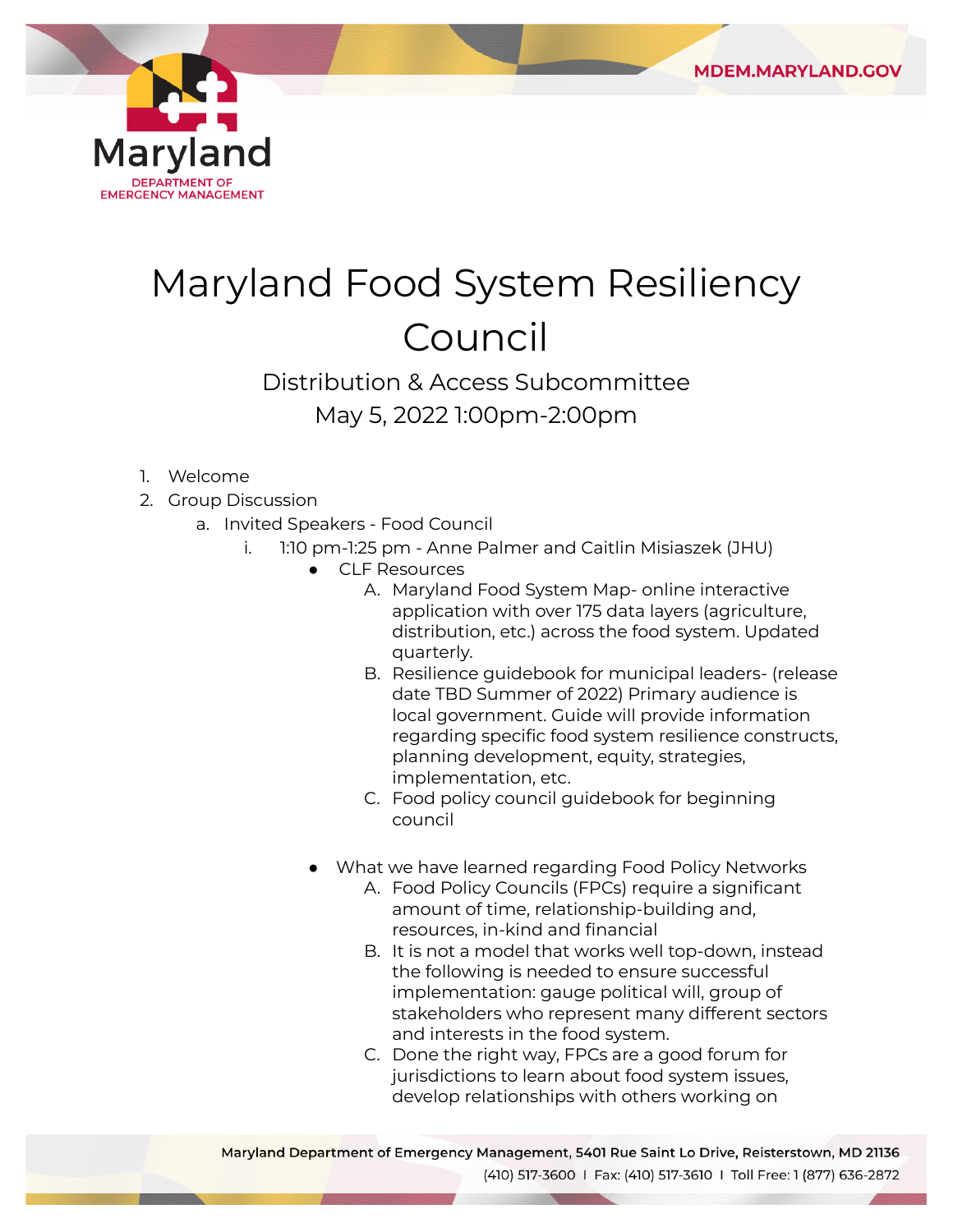



related issues, collaborate on projects, and review and recommend policy changes to help ameliorate food system problems.

- D. Increasing focus on equity and how racial equity, in particular can be integrated into their work
- E. Increasing focus on resilience and planning for future food system disruptions
- What do we still need to know
	- A. Need a better understanding of what challenges and successes did each county encounter during the pandemic
		- 1. Each jurisdiction might have a different approach to tackling the same problem, in part because they have different assets, issues, values, etc.
		- 2. Who/what organizations were the major players in each county and what role(s) did they play?
	- B. What county level policies and plans already exist that can be leveraged to address food systems resilience?
	- C. For future disruptions, what needs to happen at a county level?
- What can we do going forward
	- A. If there are dedicated resources, there are likely counties that would be interested in trying to start a council.
	- B. Without guaranteed dedicated resources, we could begin collecting some of the information i.e. scoping activity.
	- C. Develop survey materials and subcommittee discovery questions will be shared separately
	- D. Determine a standardized definition of what a food policy council impact can be post-pandemic
- ii. 1:25 pm-1:40pm Megan Bluthardt & Blake Fisher (Baltimore Metropolitan Council)
	- Local outreach involving faith-based organizations were successful during the pandemic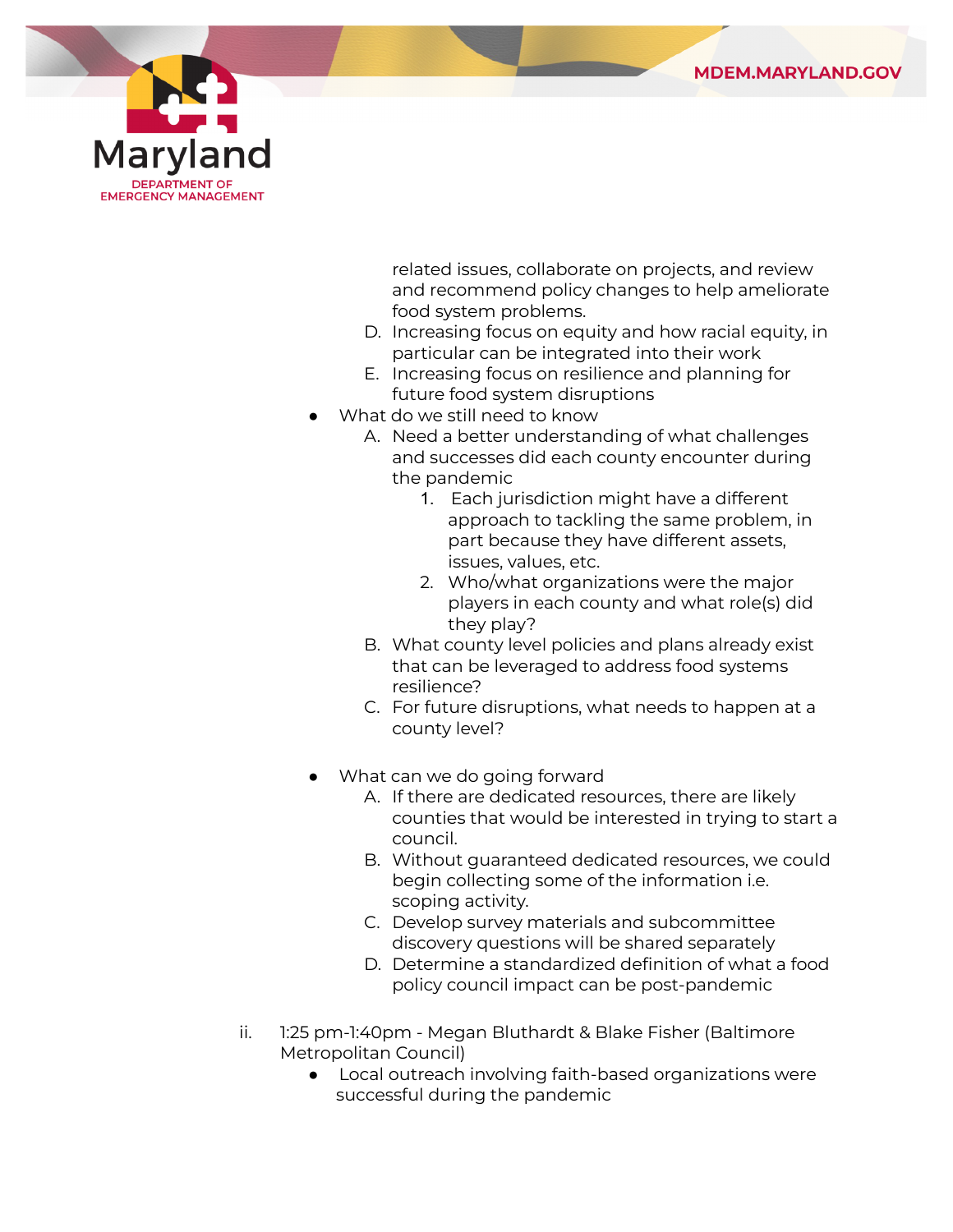



- Challenges observed included: tracking resource/meal distribution, methods of communication (apps, verbal, written), distributions of benefits for participants in assistance programs, lack of case management limited coordination
- During the pandemic observations:
	- A. Food taskforce groups were set up throughout each jurisdiction (taskforce were divers depending on jurisdictional resources/needs)
	- B. As needs developed BMC assisted with resolving needs and coordination efforts
	- C. Reviewing best practices, and information sharing once per month with the taskforce was vital for addressing community needs
	- D. BMC drafted 7 plans that are now in the review phase, this document will be shared upon completion
	- E. The BMC Farmer's Market report will be shared with the subcommittee
- b. Question Review
- c. Finalize which topics we will submit for inclusion in the mid-year report
- 3. Next Steps and adjourn
	- $\Box$  Review shared documents/resources from JHU
	- $\Box$  To examine existing counsels
	- $\Box$  Local Management Boards- presentation to determine structural differences from food policy councils